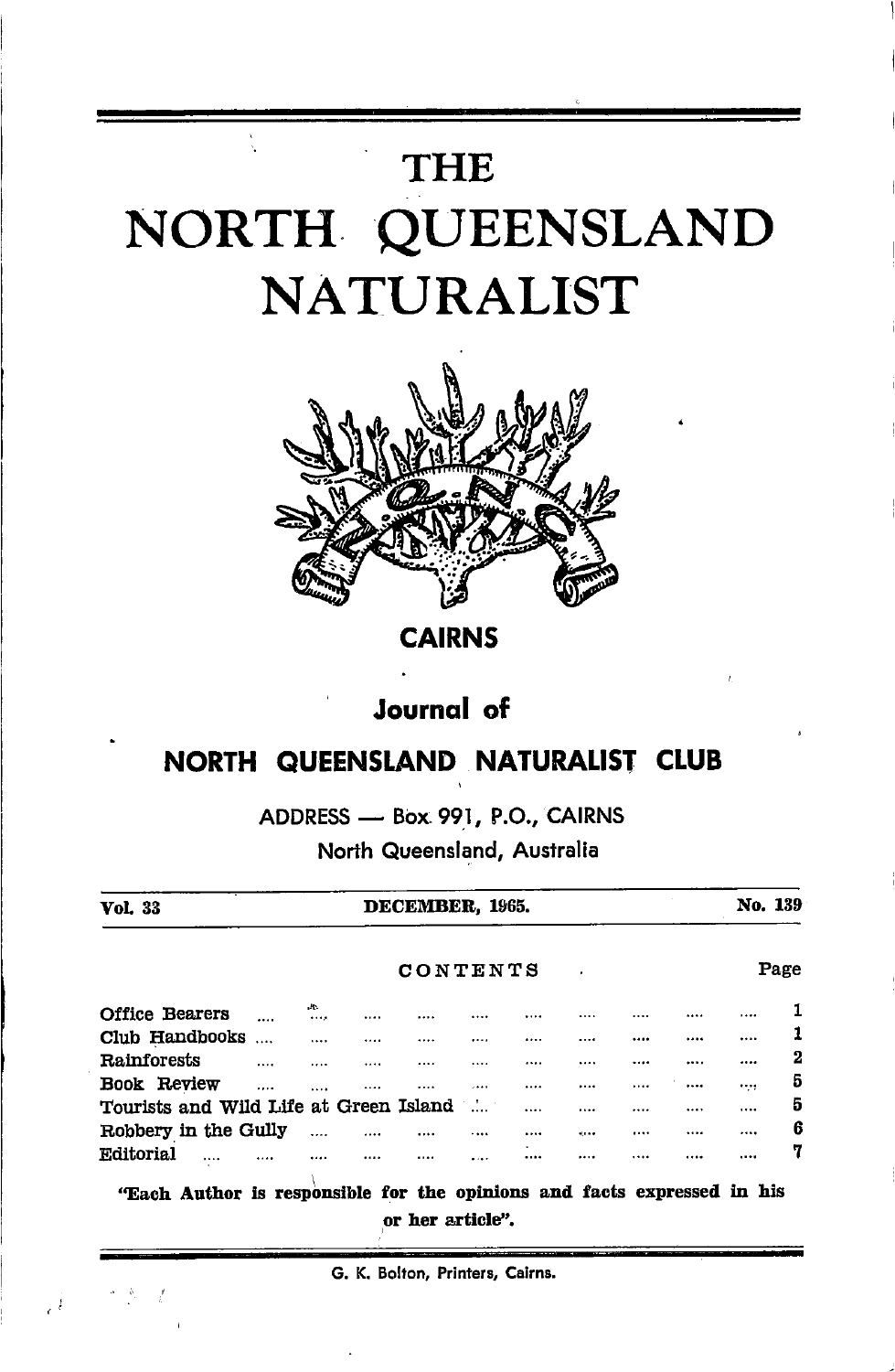NORTH QUEENSLAND NATURALIST

Page 1

 $\mathbf{L}$ 

## NORTH QUEENSLAND NATURALISTS' CLUB

Founder Presd. the late Dr. HUGO FLECKER.

OBJECTS -- The Furtherance of the Study of the various branches of Natural History and the Preservation of Our Heritage of Indigenous Fauna and Flora.

Club Officers - September 30, 1965 to September 30, 1966

President: A. J. CASSELS, Esq.

Hon. Secretary: Mrs. M. L. CASSELS Hon. Treasurer: Mrs. M. MEARS.

Editor: Miss J. MORRIS.

Subscriptions (Due September 30):

City and Suburban Members,  $\pounds1/5/-$ . Country Members,  $15/-$ .

Junior Members, 5/-.

## **CLUB HANDBOOKS**

-0-0-0-

| Check List of North Queensland Orchids, 1964 (In course of Revision). |  |  |
|-----------------------------------------------------------------------|--|--|
| Check List of North Queensland Ferns        1/-                       |  |  |
| Edible Plants in North Queensland        2/-                          |  |  |
| List of Birds Occuring in North Queensland       2/-                  |  |  |
|                                                                       |  |  |
|                                                                       |  |  |

(Plus Postage)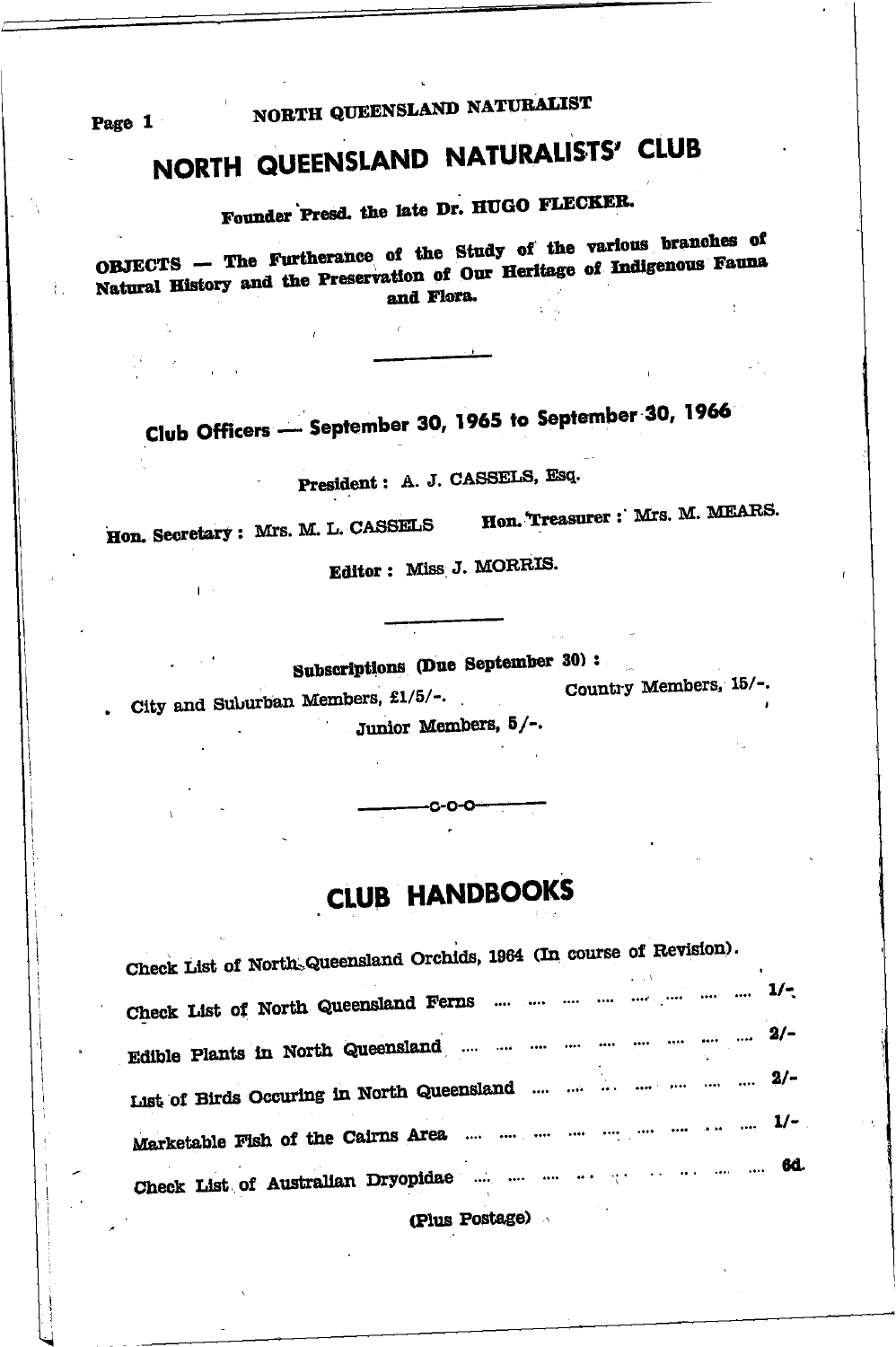## **RAINFORESTS**

#### (Continued From Previous Issue.)

With this theory behind us, we can now understand the relationship between rainforest and its physical environment in much truer perspective. As a whole, rainforest is very susceptible to any stresses in its water supply, and will only be found where none of the factors I have just mentioned is limiting.

Take wind for example. The prevailing winds in the north-east Queensland, whether, they are the S.E. trades or N.W. monsoon, are mostly moist. The rainforest here is distributed in higgledy piggledy fashion on all sides of the mountains and valleys, wherever rainfall precipitation is high enough.

In south-eastern Australia however, rainforest is only found on the eastern sheltered slopes of the mountain ranges. This is because the winter prevailing wind is a westerly wind which blows straight across the continent and comes out pretty dry by the time it gets to the Great Dividing Range. The rainforest simply cannot stand up to it.

Cold temperature does not limit the growth of rainforest providing it does not reach snow conditions and is fairly-uniform all year round. In western Tasmania, rainforest, though poorer in species, grows almost as luxuriantly as it does in many parts of highland New Guinea. But in places where variations in temperature are extreme, such as frost pockets on the tablelands of southern Australia, no rainforest will ever grow.

Rain itself plays an obvious part in the distribution of rainforest. As I have mentioned, patchy occurrence of rainforest on some hill slopes and its absence on others simply show the hills that pick up the rain and the hills that miss it.

I also mentioned earlier that rainforest did not grow in less than 50" of rain per annum. But there are many parts of Australia which receive more than 50" p.a. and which do not grow rainforest. Why is this? There are a number of reasons but the following three are the most important.

Firstly, there is the soil. Rainforest is generally found on deep loamy soils which, in Australia, are mostly formed from volcanic (basaltic) rocks and therefore rich in nutrients. In south-eastern Australia, though the rainfall goes as high as 150" in some years, rainforest will not grow because the soils are shallow, sandy, lateritic and formed from sedimentary rocks of low nutrient status. A case in point is the Barren lands Faunal Reserve in New South Wales which gets about 100" p.a. and is nearly always shrouded in<br>mist. But because the soils are formed from sandstones, it can only<br>support a swampy heath which is full of Bristle birds, Emu Wrens and Ground Parrots.

Secondly, there is the annual distribution of rainfall. Much of Northern Australia gets over 50" p.a. but nearly all of this falls in two or three months at the time of the monsoons. The rest of the year is dry and dusty and it would be obviously begging the question to expect rainforest to thrive under these conditions. The point I want to emphasise here is that it is a humid environment rather than rain itself that supports rainforest. Perhaps the most tangible proof of this you will have noticed yourself when walking about in the field. When you are in eucalypt savannah country you are always conscious of the sun, its strength, and general lack of cloud. But in rainforest country, at almost any time of the year, you will notice plenty of cloud about and that even on a fine day, the sun is continually going under and and coming out of cloud.

The third reason is an historical one - why is there no rainforest in parts of south-west Australia which get over 50" p.a. and have a cool humid climate? This leads to a consideration of the origin and migration of rainforest on the Australian continent and of climatic influences in ages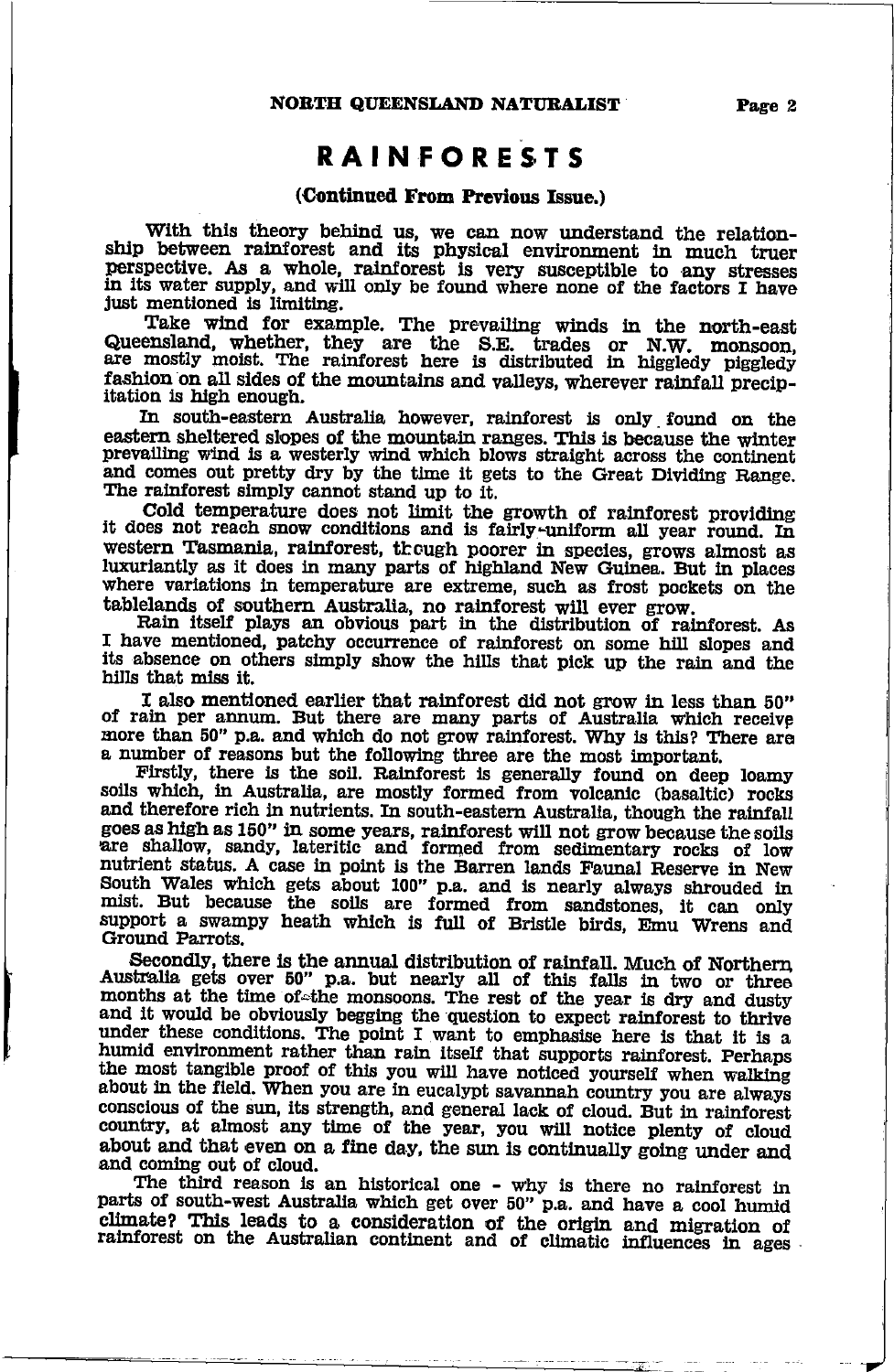#### **RAINFORESTS - (Continued)**

long past. Now that I have summarised the present day environment features which control rainforest distribution in Australia, we can proceed to a discussion about where the Australian rainforest originally came from.

By way of background, I first want to briefly recapitulate on the evolution of plant life on earth. The first living organisms came into being between 500 and 2000 million years ago. They were small unicellular or colonial aquatic forms of Algae that we still see today in the creeks and sea. But after about 500 million years ago, they began to diversify and adapt to life on land. First came the mosses and liverworts; they gave rise to forms like Psilotum which some of you may know; these psilophytes then gave rise to the ferns and coniferous trees that we know today; in their turn the ferns gave rise to the cycads which still survive today in southern America, Australia, and southern Africa; and finally, about 150 million years ago, the cycads or cycad-like plants apparently gave rise to Angiosperms or flowering plants that completely dominate the vegetation on earth today.

The fossil record indicates that the flowering plants evolved and established themselves quite quickly. Fossil evidence shows that many plant genera we know today were living at least 100 million years ago.

Work on fossils has shown that soon after the rise of the flowering plants, about 100 million years ago, two main types of vegetation covered the Australian land mass. The first was a hard-leaved vegetation whose principle components were various species of Proteaceae such as Banksia and Hakea, the heaths (Epacridaceae) and small myrtaceous plants such as Leptospermum, and Melaleauca. Eucalyptus was also prominent. This flora has since come to be regarded as the typical Australian veretation and at that time occurred largely over the western half of the continent.

Over the whole eastern half of the continent was a different flora, dominated in particular by the Antartic Beech (Nothofagus) and conifers of the Podocarpus type, and there now seems little doubt that it was temperate rainforest as we know it today. Hence it can be deduced that the climate over most of Australia at that time must have been cool and moist. There was little or no arid centre.

Since that time, the Australian climate appears to have become increasingly warmer and drier, with minor variations, up until present day conditions. With it, the temperate rainforest retreated east until it now hangs on in isolated pockets along the southern Great Dividing Range and Tasmania. The Irier conditions and retreating rainforest<br>brought the concommitant expansion of the eucalypt-Proteaceous flora that so dominates the Australian scene today. Now you can see why there is no rainforest in south-west Australia — it never got there in the first place.

There is one final point here. In these halcyon days of 150 million years ago, the southern hemisphere continental masses of Africa, South America Australia, and Antarctica lay very close together and perhaps touched in places. At the same time they were separated from the northern hemisphere land masses by several seas circling the globe just above what is now the equator. As a result, they formed a plant geographic zone all of their own and their closeness allowed the vegetation to mix to and fro on them. You can imagine this position of the continents on the globe quite easily. Africa fitted close to the western part of Australia and South America fitted on to the eastern part. These continental masses soon after drifted gradually away from each other to their present day positions, but the floristic relationships still remain. Thus in South Africa you find proteaceous plants and everlastings similar to those that you find in Western Australia, while Antarctic Beech and Podocarpus-pine rainforests are found right from the high mountains of New Guinea down the eastern mountains of Australia, right through New Zealand to the southern Andes of South America.

Page 3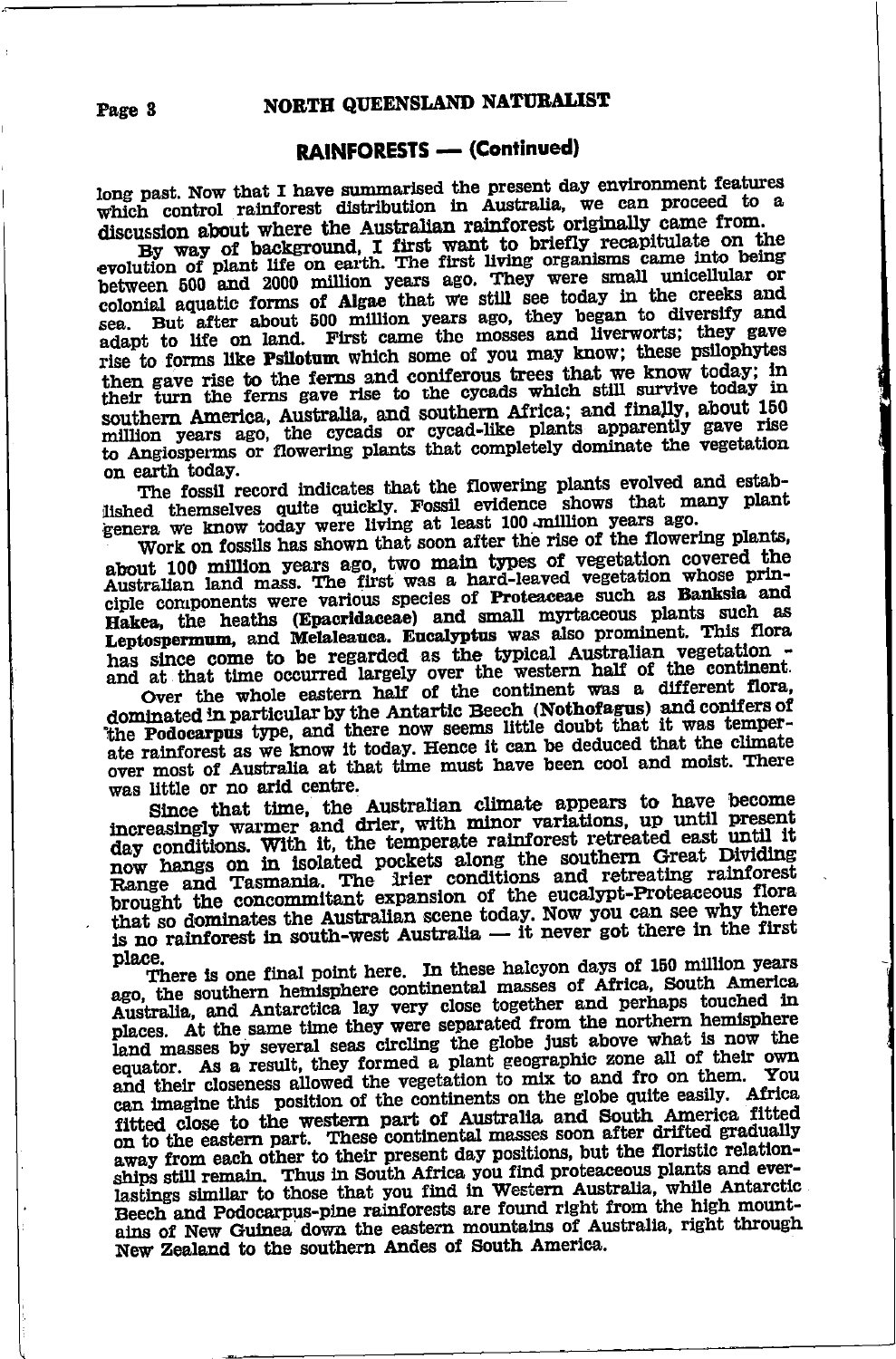#### **RAINFORESTS — (Continued)**

So much for the origin of temperate rainforest in Australia. What about the tropical and sub-tropical types? By contrast, their occurrence in Australia seems much more recent and they have apparently come not from the south in the Antarctic area but from the north, from Malaysia.

The Malaysian area has for a long time been about the equator and had a torrid climate. Tropical rainforests have possibly been growing there for nearly 100 million years, at a time when Australia was still pretty cool and still associated with the other continents of Africa and America in southern waters. Since then Australia has drifted northwards towards the equator. and as I mentioned earlier, its climate has become both warmer and drier. From about ten million years ago, and particularly during the last Ice Ages, there have been considerable changes in sea level with falls of up to 2-300 feet in the shallow northern Australian waters and land connections have been exposed north to New Guinea and north-west to the Malaysian archipelago. This has apparently permitted the immigration and mixing of tropical type rainforests from these regions with those of Australia. Though Australia was warm enough, its aridness sifted out much of these forests. The north-east corner was however sufficiently humid, and it is from here that the Malaysian influence appears to have moved down the eastern seaboard to the south of Sydney.

In conclusion. I want to say a few words about the conservation of rainforest in Australia.

Compared with all other vegetation types in Australia, rainforest is both richest in species and most confined in distribution - two factors which alone should be sufficient argument for its preservation.

Rainforest usually grows on rich soil and contains valuable timber which are two reasons why it is often extravagantly exploited.

And there are two more reasons why I, as a botanist, feel that it is tremendously important to preserve whatever stocks of rainforest that we can.

The first is that rainforest comprises such a vast complex of plant and animal forms that it has never been thoroughly investigated for future foods, drugs, and other products that will benefit mankind. I think it is a fair prediction that as man gets older and wiser and more dependant on an increasing variety of natural products for his living, rainforest, if judiciously conserved and utilised, will provide an increasingly large proportion of them.

The second reason is that Australian rainforest comprises an intriguing admixture of Antarctic and Malaysian vegetation types and a fantastic array of evolutionary curiosities and connecting links found nowhere else in the world.

For example, there is Psilotum which grows out of rocks or tree trunks and consists of hanging strap-like stems, and the leafy Tmesipteris which grows on the trunks of treeferns, which link the liver worts and mosses with true ferns. Then there is the pecular small cycad, Bowenia, which is the only cycad in the world with compoundly pinnate leaves; there is also Gnetum, an inconspicious tree or climber in the forest, which seems to be a dead end in the line of evolution of coniferous trees; and finally there is the shrubby white-flowered Drimys, the most primitive flowering plant<br>in the world, whose ovaries show quite clearly how the ovary of all flowering plants evolved from a spore-bearing fern frond. And so I could go on naming a host of interesting plants for which the Australian rainforest serves as a refuge.

The moves and acts to preserve rainforests or any natural area for that matter, seems to fall into the hands of Natural History Societies and the realm of politics. In all this, I have but one warning. In my travels about Australia, I have noticed that field naturalists tend to become interest particulary in small groups of plants and animals, such as orchids and shells

÷,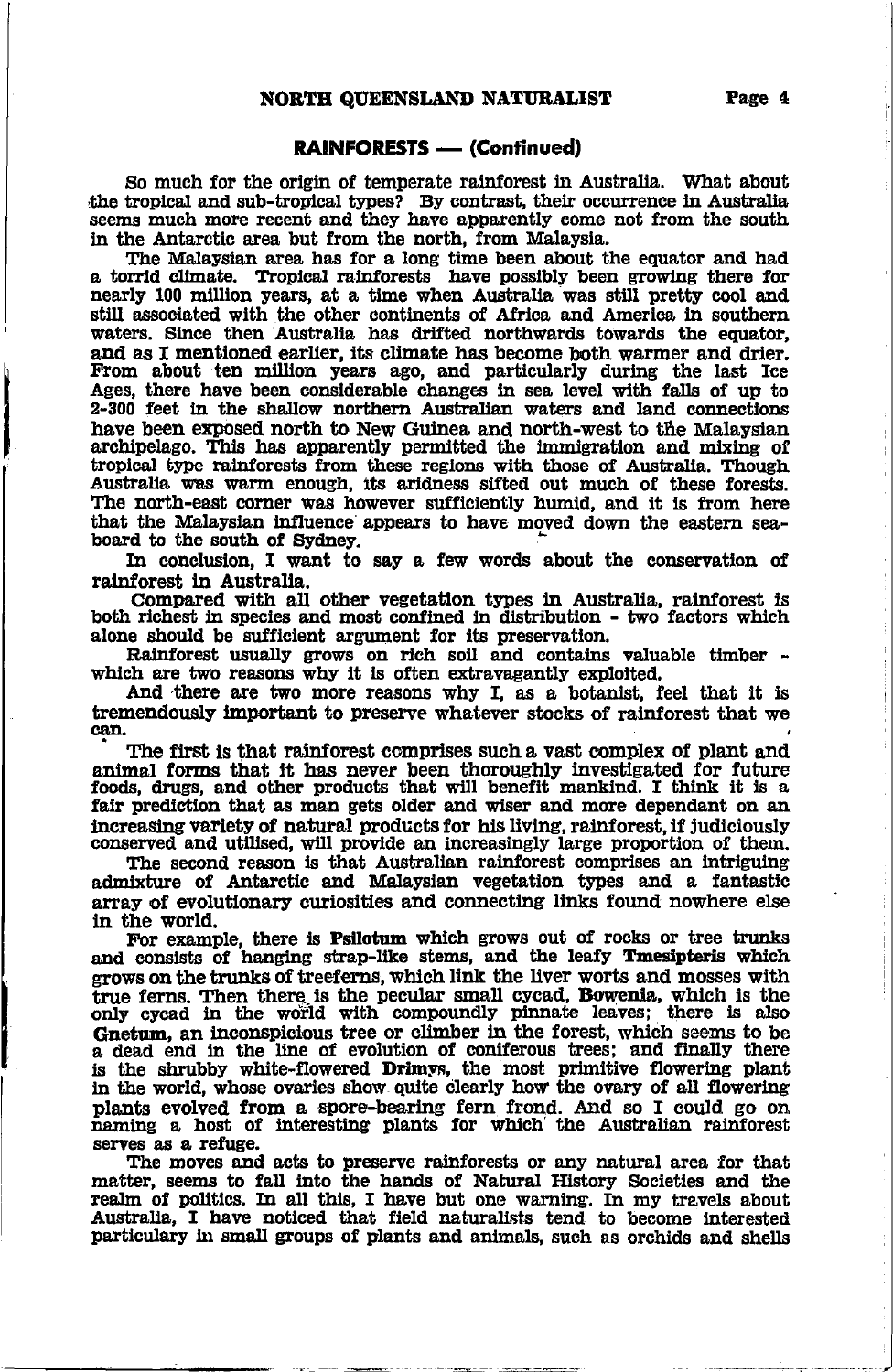### **RAINFORESTS - (Continued)**

at the expense of others - and their outlook on nature conservation becomes biassed accordingly. Now this is wrong. In nature, every one organism is dependent on another for its existence and survival. so that when we talk about nature preservation we should consider first the whole biotic community rather than any part or parcel of it.

To sum up, when you are dealing with nature preservation, approach your problems from Nature's point of view.

Published from an infomal address given by R. SCHODDE, Canberra to the North Queensland Naturalist' Club in August, 1963.

## $-0-0-0-$

#### **BOOK REVIEW**

#### **AUSTRALIAN FINCHES, by Klaus Immelmann,**

#### Angus and Robertson. Sydney. Price 47/6d.

In 1959-60 Dr. Klaus Immelmann, a brilliant young German-born<br>ornithologist, came to study Australian finches under a grant from the German Federal Research Organisation, and so impressed his colleagues in the field that he was invited to undertake the work of revising<br>Neville Cayley's "Australian Finches" which has been out of print for<br>many years. The same colour plates are used as in the original, but<br>there are also ma rewritten. This very comprehensive study of finches will interest all<br>bird lovers and ornithologists and by the very great wealth of information will teach them much of these interesting little birds of the bush and town.

## $-0.0 - 0$ TOURISTS AND WILD LIFE AT GREEN ISLAND

Between October 4 - 9, 1965. I was staying on Green Island and was interested to see that the Torres Strait Pigeon - Myristicivora spilorrhoa - was in some strength on the island. I estimated the population to be between 500 and 1000 birds. S. R. White (North Queensland Birds, Emu, Vol. 46, pp. 81-122) describes how once the birds were in great numbers on the island but by 1902 shooters had reduced the numbers to only a few pairs (E. M. Cornwall, Emu, Vol. 2, p. 175). White found the bird re-established in 1944. He comments: 'It will be interesting to see whether they are able to re-establish themselves in the face of an increasing tourist traffic, although the island is now a sanctuary. There seems little doubt that the birds owe their survival in these parts to the action taken in declaring as sanctuaries their breeding haunts among the reef islands.'

It is pleasing to note that the increasing numbers of tourists have not stopped the birds from breeding on the island. Mr. N. Monkman informed me that they nest regularly though at the time of my visit, although courting was in full swing, I found no occupied nests. Some birds remained on the island all day and their deep cooing made a pleasing murmur in the forest. Most left an hour or so after sunrise and returned a few hours before sunset. Parties numbered from a few birds to about 30 and the flight was swift and straight. In the tree tops the birds were noisy and nervous. Some courting display was observed with a clcking noise being made, and a quick shivering of the folded wings.

The closeness of Green Island to the City of Cairns no doubt also led to the extermination of nesting Green Turtles. To re-establish these it would seem necessary to bring turtle eggs back to the island. The babies when hatching probably home to the island they see at birth.

The most important fact is that tourist exploitation even at the high

Page 5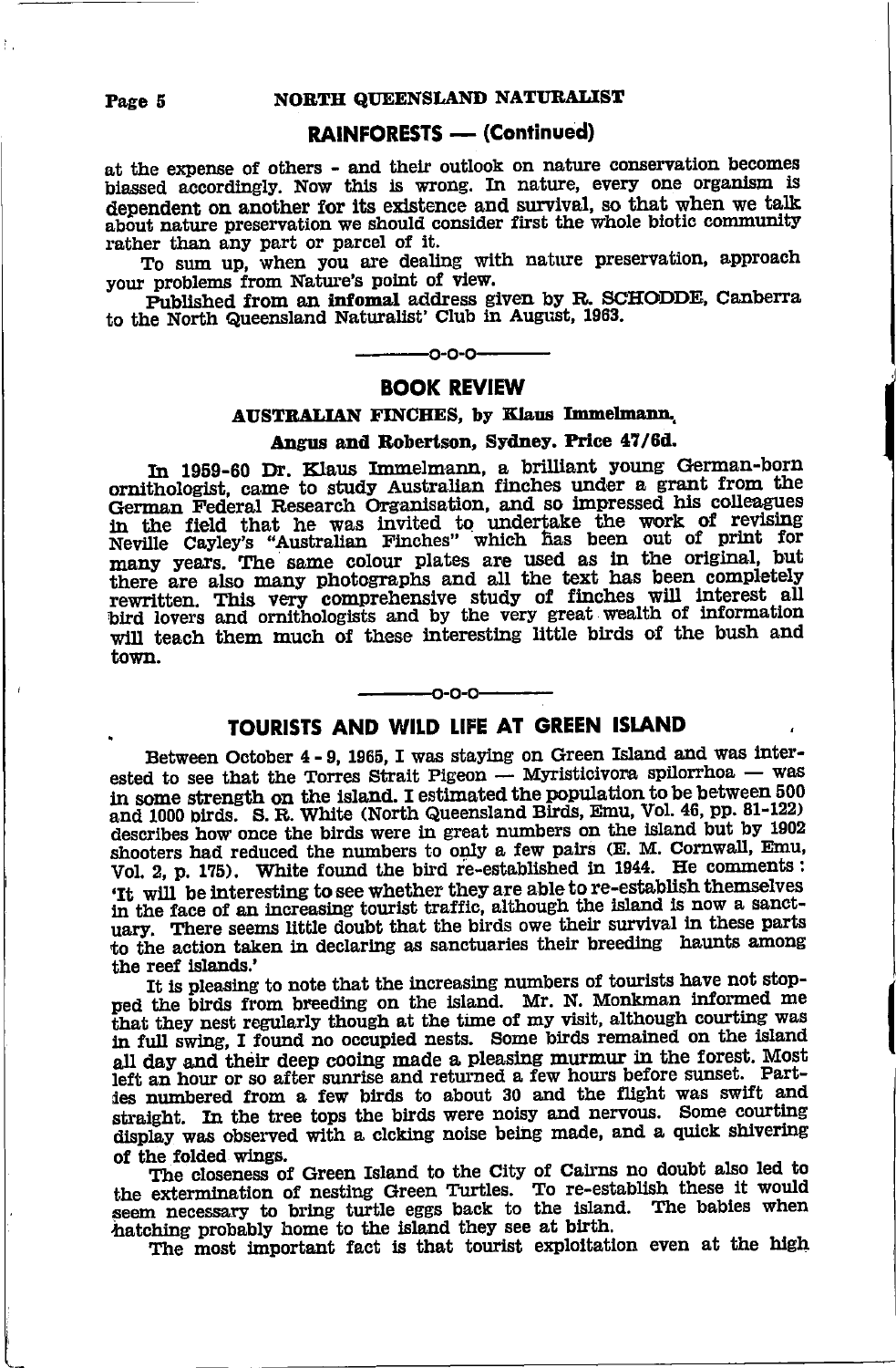#### TOURISTS AND WILD LIFE AT GREEN ISLAND - (Continued)

density of Green Island need not affect the wild life. The reefs had a large amount of interesting life on them and the island itself seemed largely unspoiled. The very presence of tourists stops the kind of vandalism and illegal killing which still takes place in sanctuaries where there are no wardens.

#### Vincent Serventy.

## -0-0-0-**ROBBERY IN THE GULLY**

We are apt to give the actions of birds and animals a human interpretation; whether it is correct to do so in all cases is doubtful, but I do think that when they appear to us to play practical jokes or otherwise engage in mirthful antic, they are indulging in a very human way. Have you ever seen a child with an icecream, teasing another who has none? Well, that is what this tale is about, but with reptile and birds instead of children as the actors.

I was camped on the bank of a creek in Mossman a couple of years ago, and one morning I heard the plaintive croaking of a frog coming from the creek bed. I thought a snake was getting its breakfast, so  $\overline{I}$  crept through the fringe of scrub on the creek bank to investigate.

The creek was but a trickle but there were a few fair sized holes along it. The one I appeared above was about twenty feet long by six feet wide and possibly 3 ft. deep. The bank dropped sheer from under my feet to the water. but on the far side a beach of water-worn stone and gravel ran back to the bank which sloped gently up to the canefields at the top.

Lying on the beach with its body half in the water was a 3 ft. long water dragon, and a few yards away a black butcher bird held a still croaking frog in its beak. As I watched, the lizard started to creep over the gravel to the butcher bird which remained apparently oblivious of the fact, for it continued to bash the frog on a stone.

Suddenly the lizard made a rush to seize the prize, but the butcher bird merely flitted over its head, and when the lizard turned around the butcher bird was already putting an end to the frog's last feeble cries of anguish with a few more hearty thumps on a handy stone.

Again the dragon crept up on the tempting meal, and again the bird with a hop and a flutter of wings was a few yards away. By now the frog had croaked its last and the powerful bill started to tear the prey apart.

The butcher bird pulled a piece of intestine out of the frog and made a great display with it. Eyes half shut and head thrown back, it played with the portion in its beak before finally swallowing it.

I could see the dragon getting set for another rush, but the butcher bird must have wanted to prolong the torture, for it started to clean its bill. The lizard was by now barely 5 ft. away, and the frog lying on the gravel a few inches from the feet of the bird that appeared engrossed in carefully wiping its bill - when disaster struck.

Without a sound a kookaburra glided down from a branch where it had been biding its time. It was only a couple of feet above the beach when it passed over the lizard, who nearly died of heart failure and dived into the creek; the butcher bird was almost knocked flat as the 'burra picked up the frog on the wing  $-$  its breast hitting the ground with a thump as it did so.

As the kookaburra disappeared down the creek, the dragon's head appeared out of the water looking around in all directions. The butcher bird was still sitting where he had jumped to when the feathered thunderbolt had flashed past, disbelief showing in every ruffled feather; whilst from down the creek came a derisive chuckling as the villian of the piece flew off to some secluded perch there to eat its ill-gotten gains in comfort.

Ben Constable.